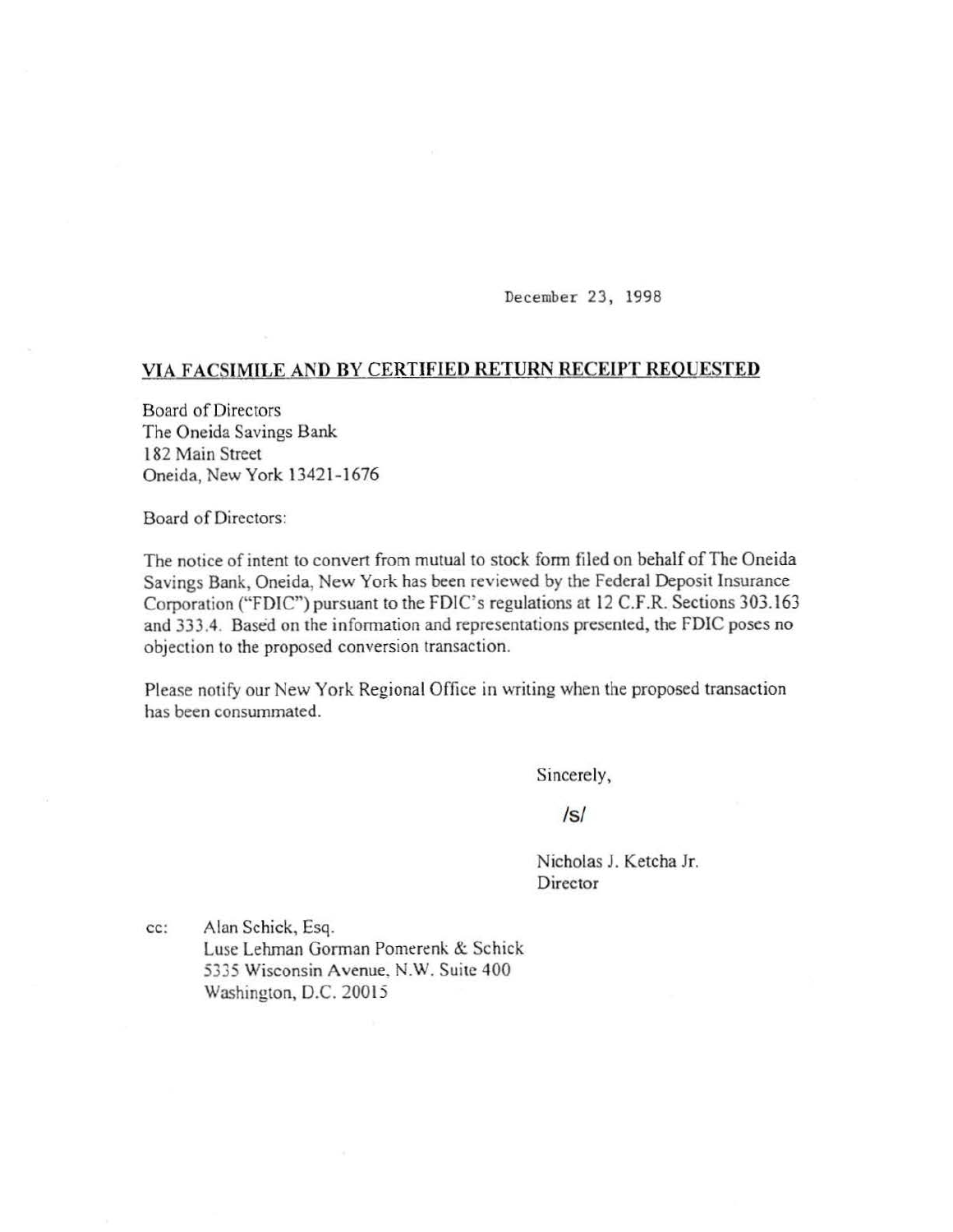## FEDERAL DEPOSIT INSURANCE CORPORATION

The Oneida Savings Bank Oneida, Madjson County, New York

Application for Consent to Merge To facilitate a conversion from a Mutual Savings Bank to a Stock Savings Bank

## ORDER AND BASIS FOR CORPORATION APPROVAL

Pursuant to Section 18(c) and other provisions of the Federal Deposit Insurance Act ("FDI Act"), an application has been filed on behalf of The Oneida Savings Bank, Oneida, New York ("Oneida"), a New York-chartered mutual savings bank for the FDIC's consent to merge with an interim New York-chartered stock savings bank ("Stock Bank"). Oneida is a Bank Insurance Fund ("BIF") member, with total assets of \$218,015,000 and total deposits of \$189,631,000 as of June 30, 1998.

These filings were made in connection with the "Oneida Savings Bank Plan of Reorganization from a Mutual Savings Bank to a Mutual Holding Company and Stock Issuance Plan" (the "Plan"). Pursuant to the Plan, Oneida will: (i) merge with an interim stock savings bank that will succeed to all the rights and obligations of Oneida; (ii) establish a mid-tier Delaware stock holding company, Oneida Financial Corp. ("Oneida Financial") which will own 100 percent of the common stock of the stock savings bank; and (iii) establish a New York mutual holding company, Oneida Financial, MHC (''MHC'') which will own 53.5 percent of the common stock of Oneida Financial. Concurrently, with the reorganization. Oneida Financial intends to offer for sale 44.54 percent of its common stock on a priority basis to qualifYing depositors and to an employee stock ownership plan. The remaining 1.96 percent will be used to fund a charitable foundation ("Foundation"). The proposed transaction per se will not alter the competitive structure of banking in the market currently served by Oneida. Oneida's principal office will remain at 182 Main Street, Oneida, New York. Notice of the proposed transaction, in a form approved by the FDIC, has been published pursuant to the FDI Act.

A review of available information. including the Community Reinvestment Act ("CRA") Statement of Oneida discloses no inconsistencies with the purposes of the CRA. The bank is expected to continue to meet the credit needs of its entire community, consistent with safe and sound operation of the institution.

In connection with the application the FDIC has taken into consideration the financial and managerial resources and future prospects of the resultant Bank, and the convenience and needs of the community to be served. Having found favorably on these statutory fac tors and having considered other relevant information, including any reports on the competitive factors furnished by the Comptroller of the Currency, the Board of Governors of the Federal Reserve System. the Office of Thrift Supervision, or the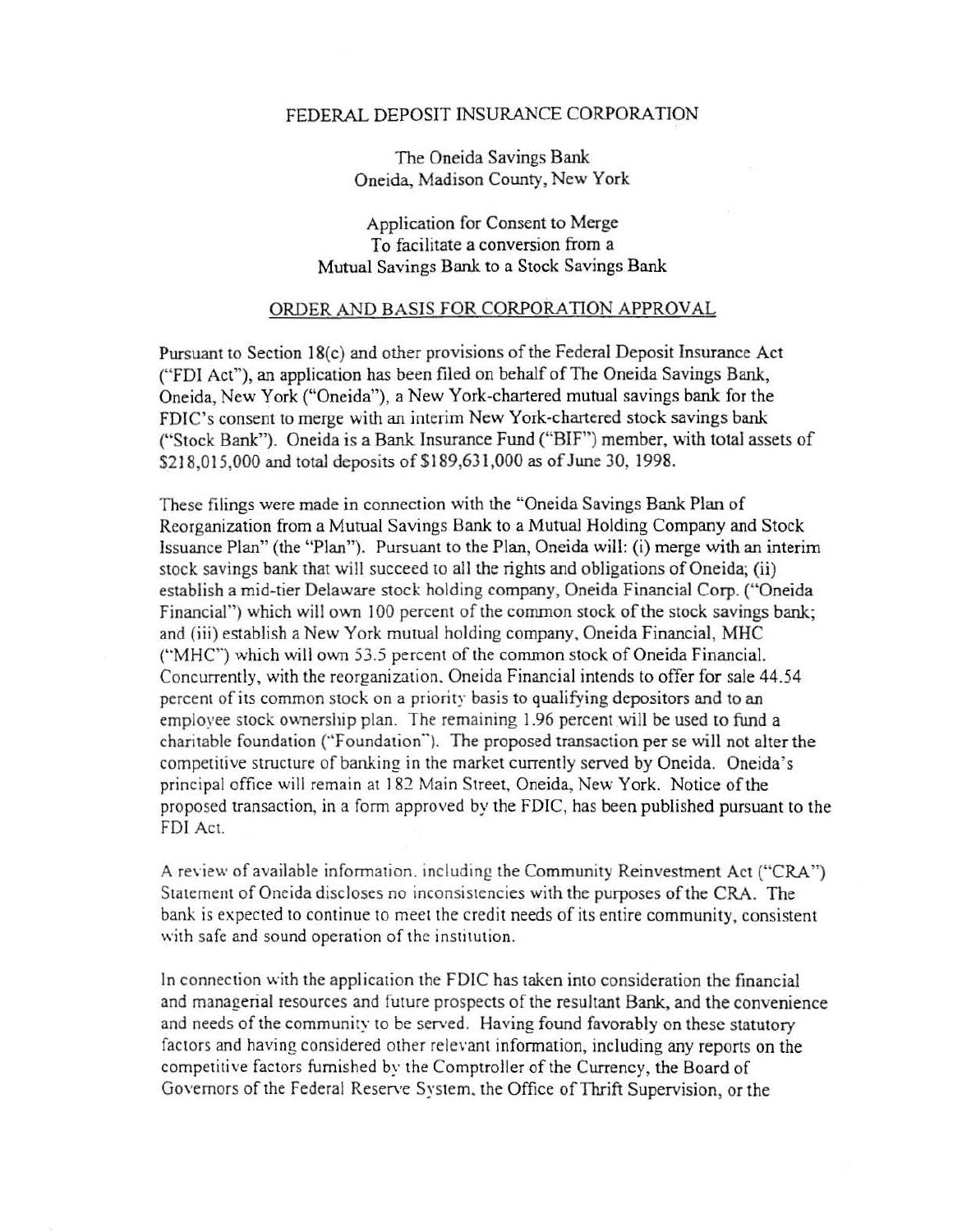Attorney General of the United States, it is the FDIC's judgement that the application should be and hereby is approved, subject to the following conditions:

- (1) The Foundation's organizers shall commit to the following oversight provisions:
	- (a) Common stock of Oneida Financial held by the Foundation shall be voted by the Foundation at the same ratio as the shares voted on each and every proposal considered by the stockholders of Oneida Financial, excluding the shares voted by the MHC;
	- (b) The Foundation shall be subject to examination by the FDIC;
	- (c) The Foundation shall comply with all supervisory directives imposed by the FDIC;
	- (d) The Foundation shall operate in accordance with written policies adopted by the Foundation's board of directors, including adopting a conflict of interest policy acceptable to the FDIC; and
	- (e) The Foundation shall provide operating plans and annual reports to the FDIC describing the grants made and grant recipients.
- (2) The proposed transaction may not be consummated unless the Plan receives prior approval by an affirmative vote of a majority of the votes eligible to be cast at a special meeting of Oneida's voting participants;
- (3) That the proposed transaction may not be consummated unless and until the FDIC issues a nonobjection letter to the Notice filed on behalf of the applicant pursuant to section 303.15 of the FDIC's Rules and Regulations concerning the mutual-to-stock conversion portion of this transaction;
- ( 4) The proposed transaction may not be consummated unless and until the resultant Bank has authority to conduct a banking business, and that its establishment and operation as a stock savings bank have been fully approved by the New York State Banking Department, and that the applications by the mutual holding company and the mid-tier stock holding company to become bank holding companies is approved by the Board of Governors of the Federal Reserve System;
- (5) That any changes in proposed management, including the board of directors or proposed ownership (10 percent or more of the stock and new acquisitions of or subscriptions to 10 percent or more of the stock), will render this approval null and void unless such proposal is approved by the Regional Director (Supervision) of the FDIC's New York Regional Office prior to the consummation of the proposed transaction;